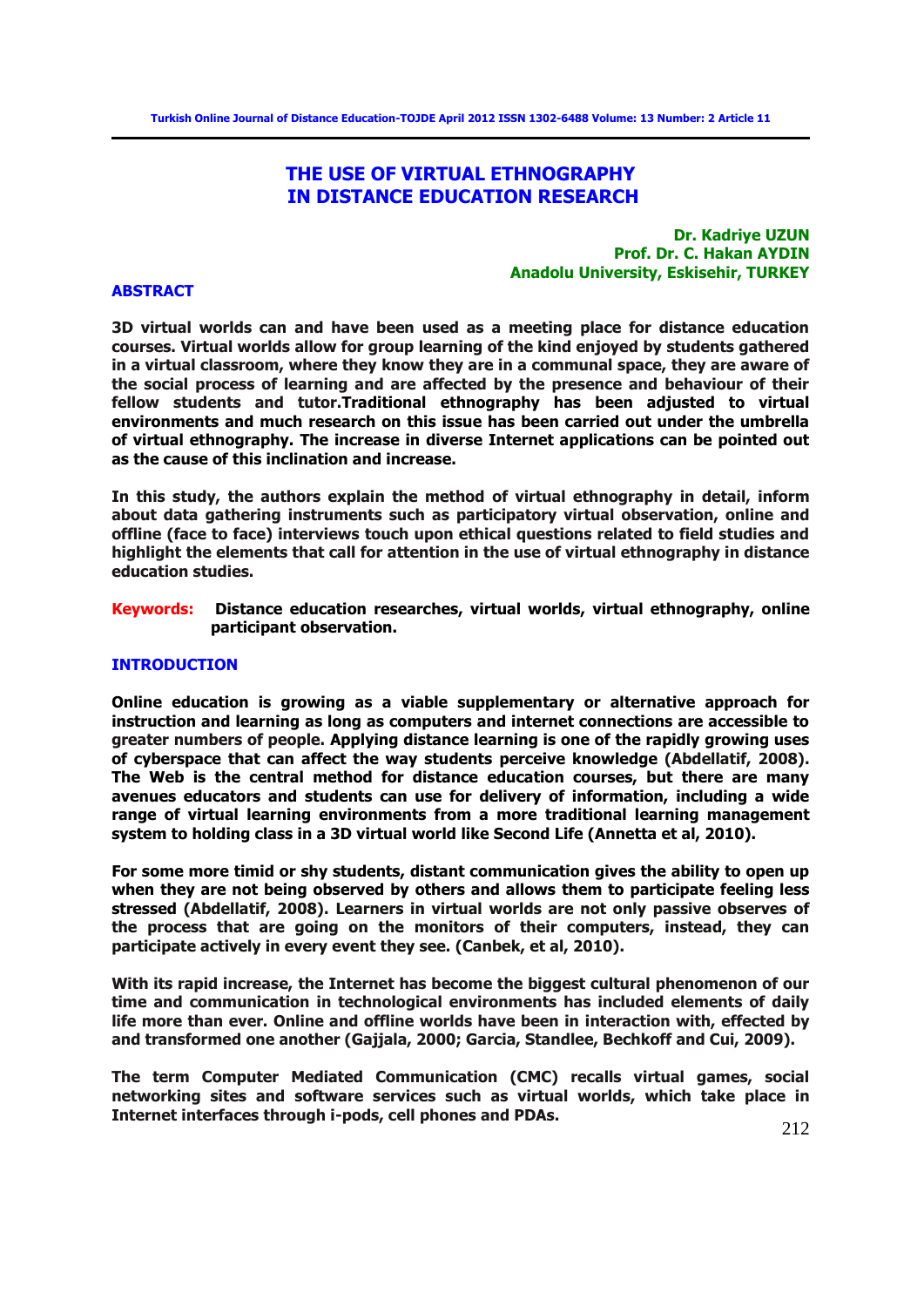**It is necessary to distinguish the Internet from other forms of communication due to its components such as multimedia, interaction, simultaneity and hypertext. (Wood and Smith, 2005). Although, for communication facilitated by computer technology to take place, there must be a sender, a receiver, and a message. If this message is intended as learning instruction, we must also then consider the environment in which this educational communication occurs. Hence, this paper argues that in the design studio environment computer technology holds the potential to benefit the educational system (Abdellatif, 2008).** 

**In addition, internet is currently perceived as a new "living" space where people spend their time. In this social media, a new form of society emerges and in virtual communities, people can express their values and identities as well as experiencing new life styles (Whang and Chang, 2004).** 

**Virtual games and worlds are among the virtual life applications that emerged through computer-based communication and develop as an alternative to the existing definition of reality (Timisi, 2003). Alternative images and resemblances are put forward in virtual life environments, independently from their meanings and side-meanings in the world (Robins, 1999). Everything can be recorded in this environment where social diversity exists and users can simultaneously share in front of their computers (Timisi, 2003) and give feedback to the user (Binark, 2007). In this process where text, sound, graphics, image, video and multiple types of communication come together (Timisi, 2003), emerging practices both affect cultural patterns of real life and create new patterns in virtual reality (Soyseckin, 2007). In addition, the anonymity of cyberspace can benefit people in many ways. In fact, this virtual community created in the new communication media enables people to show their appreciations, evaluate what they defend, engage in intellectual arguments, transmit their knowledge, receive new knowledge, share their feelings, make plans, gossip, have fights, fall in love, find friends, play games, flirt and spend time (Rheingold, 1993).** 

**With its distinct technical properties and working mechanism, computer-based communication differs from other electronic environments and affects people's perceptions, behaviors and choices (High and Solomon, 2010). Therefore, computerbased communication should be approached within the perspective of epistemological change and should be evaluated as an alternative form of communication that emerged out of new cultural forms; a new place for the discussion of online cultural phenomenon (Williams, 2008).** 

**In this regard, there has been a transformation in the field of studies on the Internet and in addition to traditional field research, ethnographic works on virtual networks have increased (Gajjala, 2000; Wittel, 2000). Virtual ethnography is viewed as a method that provides important clues in understanding the virtual communities, culture and communication that develop in virtual environments (Gajjala, 2000). The use of virtual worlds in education and the portrayal of students' thoughts and behaviors in this environment have gained more importance. The ethnographic approach permits direct evaluation of the student's competence in networked learning. The objective of our paper is to describe an ethnographic approach to grasp the learning processes of student collaborative activities supported by virtual learning environment in their real contexts (Charnet and Veyrier, 2008).** 

**In this study, the authors will provide information on the virtual ethnography methodology that has developed out of traditional ethnographic research; touch upon the differences between these two ethnographies and the instruments of data gathering used in this process.**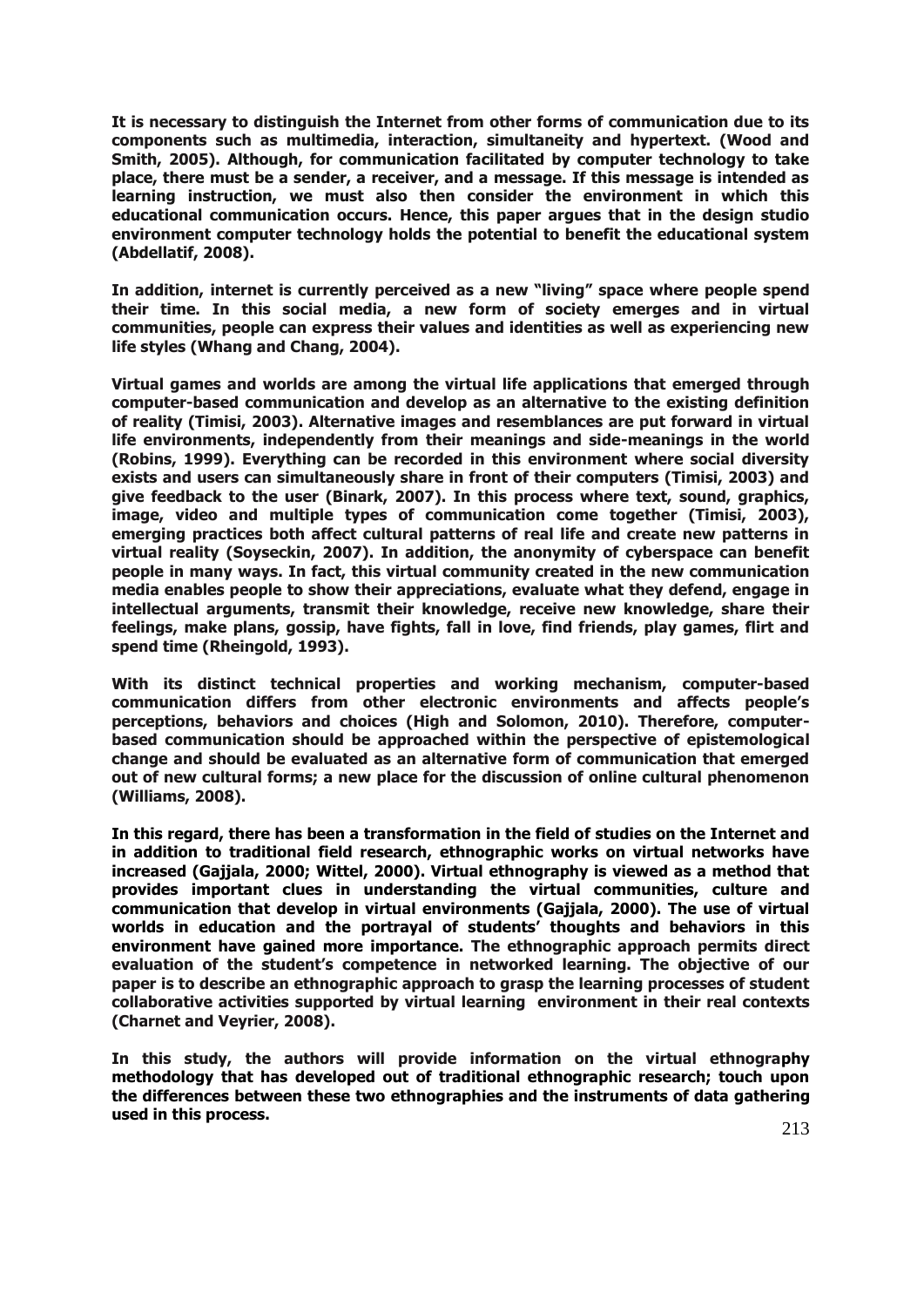## **FROM TRADITIONAL TO VIRTUAL FIELD RESEARCH**

**In order to understand the studies on virtual environments, one must touch upon traditional field research. A qualitative form of research, ethnography has often been used in social studies (Altuntek, 2009). Ethnographic research includes the study of human communities in their daily lives (Emerson, Fretz and Shaw, 2008), and analysis of their cultural patterns and perspectives in their natural environments (Gay, Mills and Airasian, 2006).** 

**As a tool of exploration, ethnographic approach is especially effective when the new, different and unknown is encountered (Punch, 2005). It is observed that ethnographical research has been used in virtual settings as well as face-to-face environments. This situation is closely interrelated with the increase in diverse Internet applications.** 

**With social life's dynamics and effects, the Internet now influences all aspects of life. Emerging forms are virtual cities, universities, communities, organizations and reality environments. More and more people communicate with each other through virtual chat rooms, social networking groups and email groups (Gajjala, 2000; Wittel, 2000; Tyagi, 2010). The most effective way to understand this community, described as the "network society" by Castells (1996), is carrying out ethnographic work. Therefore, the increase in ethnographic studies on the Internet is no surprise (Gajjala, 2000; Wittel, 2000). Like a social system, the virtual space is a self-sufficient environment. Through their avatars, users can freely exist in these environments that have unique rules, customs, values, communication modes, economy, and official and unofficial politics (Jordan, 2010). In this regard, online interaction and communities in virtual settings should be analyzed with attention to their concepts, meanings, shared values and unique contexts (Gajjala, 2000; Hine, 2000).** 

**The ethnographic research technique in virtual environments is described as "online ethnography" (Correll, 1995), "virtual ethnography" (Hine, 2000), "nethnography" (Kozinett, 2002), Web-negraphy or "cyberethnography" (Jones, 1998). All of these different names refer to the same concept, the description "virtual ethnography" will be used throughout this study. For Hine (2000), virtual ethnography is a special branch of ethnography. Hine (2000) suggests that virtual ethnographical research must begin with accepting dialogues through the Internet as social interactions. As a developing research method, virtual ethnography delves into virtual culture and examines interactive websites and virtual communities. Virtual ethnography is a method developed for understanding the interactions, communication and communities in online environments (Jones, 1998). In order to build relations with the lives of participants, the researcher may have to be online at all times (Browne, 2003). Therefore, virtual ethnography can be described as a study of online interaction (Gajjala, 2000).** 

**Although there are many similarities between them, virtual ethnography differs from traditional ethnography. Virtual ethnography avoids biased opinions about the existence of communities. Instead of studying with a group and identifying it as a community, it allows multiple persons to assume leadership roles within the reality, status and principles determined by participants (Ward, 1999). Virtual ethnography explains how virtual communities are more divided and unstable than traditional communities. The fact that participants are not obliged to belong to groups for longer time periods contributes to this case. Although the work process continues in the virtual environment, there is always the possibility to look back and elaborate on the topics that are studies. Reflective conversations with the participants are a component of the virtual ethnography process. In traditional ethnography, ethnographers have to count on their ears and fast writing skills.**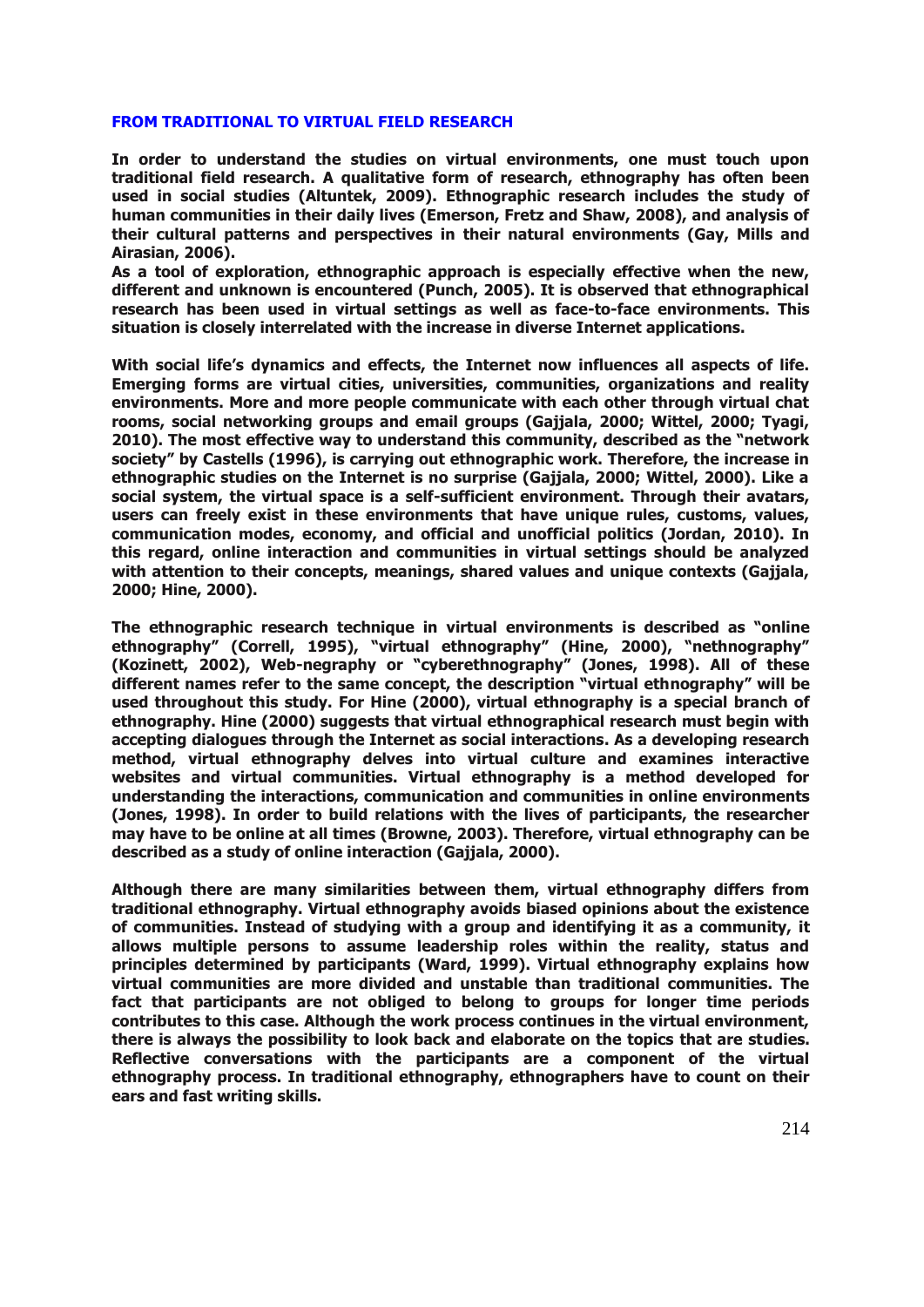**Due to the limits of her senses, the ethnographer may not be able to have high quality input. And the virtual ethnography can be overwhelmed by the vast amount of information that was recorded through computers. However this case makes data gathering easier for virtual ethnography (LeBesco, 2004).** 

**Social networking sites, games and worlds in virtual space can be research fields. With their authentic economies, cultural structures, value systems, modes of communication, technological equipment that allows interaction between users, and avatars formed by users, virtual worlds and games can be evaluated as a virtual social system. Therefore it is possible to collect comprehensive and rich data in this field through offline and online data gathering tools. There have been many studies on the use of ethnography in virtual space. Through its avatar in Second Life, Boellstorff (2008) actively took part in this world and collected his data through participant observation. Paccagnella (1997) observed the Italian cyber community Cyberpunk for 18 months, recorded the messages written here and examined this environment. Correll (1995) observed a virtual lesbian cafe. Hine (2000) investigated the Louise Woodward murder through the ethnographic analysis method in the virtual environment.** 

**Kendall (2004) employed participant observation in the social networking site BlueSky for 2 years and made face-to-face interviews with 30 participants. As in other participant observations, the researcher became a member of the group and participated in certain events. Uzun (2011) collected data in the virtual life platform Second Life for 2 years through participant observation and compared the users virtual daily lives and performances with their real life counterparts through the face-to-face interviews he made with the participants.** 

**Although there are several studies on the experiences of students in virtual educational environments (Charnet and Veyrier, 2008; Krüge, 2006), there is not much research on educational activities in virtual worlds with the use of virtual ethnography (e.g. Firat and Yurdakul-Kabakci, 2011; Kobak, 2011). It is believed that the cause of this situation is that the studies are at the application phase and have not yet been concluded. Related efforts are increasingly made in especially the virtual life world Second Life.** 

## **DATA COLLECTION INSTRUMENTS IN VIRTUAL ETHNOGRAPHY**

**There are guides for a researcher using traditional ethnographical methods on how to collect data but there are no such resources for researchers in the virtual environment. With this thought in mind, theorists and researchers have adopted ethnographical and anthropological methods to the virtual setting (Ward, 1999). In order to carry out virtual ethnographical research, it is important to understand the properties and data collection instruments of traditional ethnography.** 

**The basic components of traditional ethnographical research are working in natural environments as opposed to laboratories, informing the participants fully so that they can reflect their perspectives and behaviors, and gathering inductive, repetitive and unstructured data throughout the research process (Gay et al., 2006).** 

**Going out in the field and being close to the daily life experiences and activities of other people are the basic activities of ethnographers.** 

**The concept of "being close" simply refers to physical and social proximity to the daily repetitions in people's lives; for this purpose the researcher must have a central location in the key places/areas where people spend their lives.**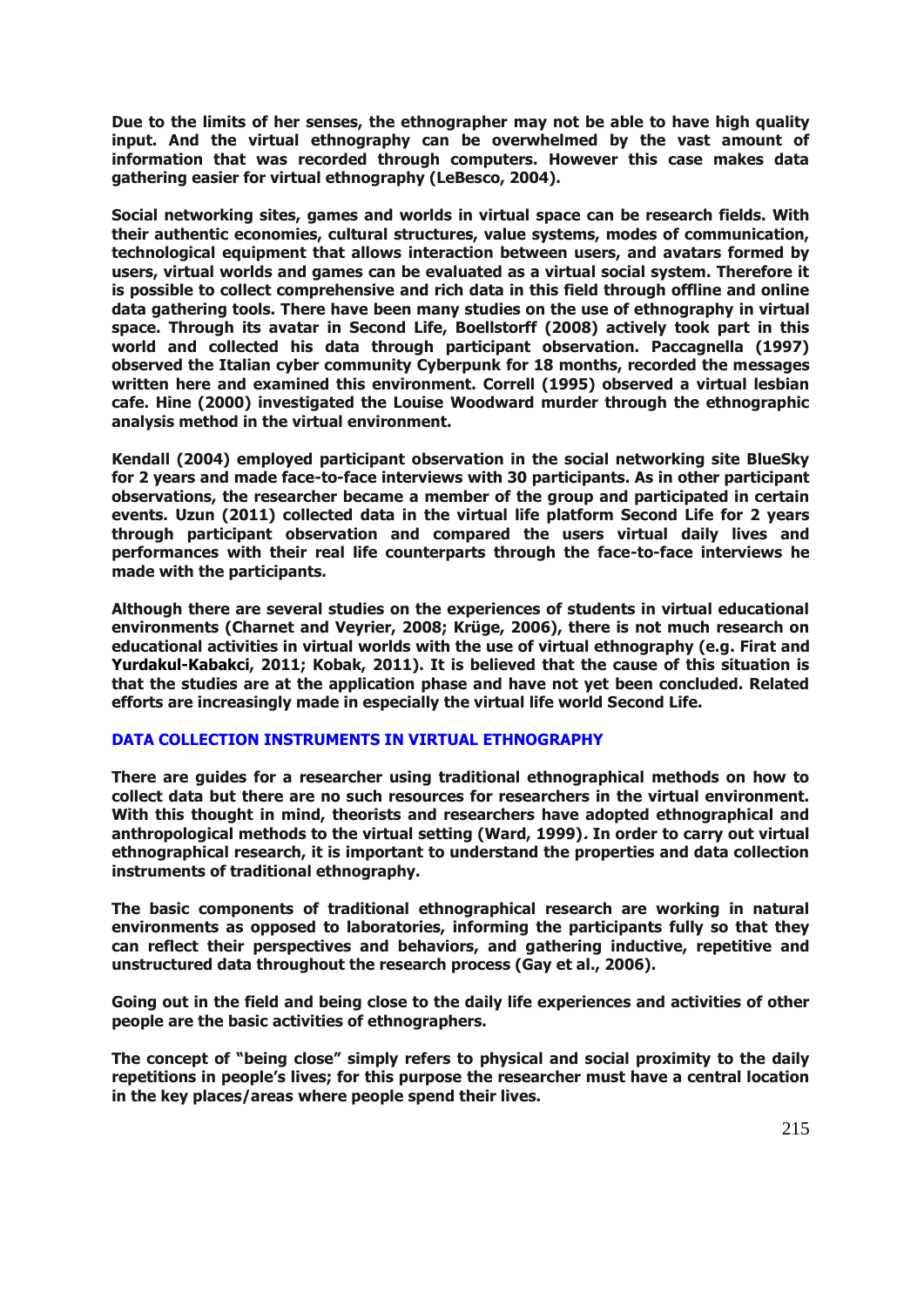**The ethnographer must "delve into" the lives of others in order to understand what is meaningful and important in other people's lives. With the "delving into" principle, the researcher has the chance to have an insider's perspective on how people carry out repetitive daily acts, live their lives, what they find as meaningful and how they form these meanings (Emerson et al., 2008).** 

**By this, the researcher will also learn the language, jargon and special uses of word that take place. Another point to emphasize is the process in which the researcher becomes a part of the culture or the group that is being studied and the influence of their culture on the researcher (Goulding, 2005). Through this information, we can find clues on how virtual ethnographical research should be carried out.** 

**Traditional ethnography's methodological perspective has been widened and reformulated for the creation of data collection tools in virtual ethnography. Many of the terms and techniques in virtual ethnography are related to traditional ethnography (Kozinets, 2002). Hine (2000) describes the importance of using face-to-face interviewing methods as well as interpersonal or group interviews in the virtual environment. Traditional ethnography covers many tools such as participant or nonparticipant observation, unofficial or semi-structured interviews, textual analysis and detailed description of the life presented. It is possible to make use of these tools in virtual ethnography. Along with this, the fact that hypertext is an important part of virtual ethnography (Gajjla, 2002), highlight the importance of oral narratives as well as written accounts (Wilson, 2006). Since virtual ethnographers do not interact with research participants physically, they may not have to use their interpersonal communication skills in order to enter and make send of the virtual world. Instead, they mush improve their ability to comprehend visual and written data. Due to the anonymity brought by the virtual space and the lack of physical existence, the process of entrance in the virtual environment has different mechanisms.** 

**Ethnographers must determine what and how they will research, how they will present themselves and which ethical considerations they will take into account (Bowler, 2010) before they enter a community and perform computer-based visual and written tasks such as email communication, online chats and writing personal messages (Garcia et al., 2009). The research phase of virtual ethnography follows the six steps of traditional ethnography. These steps are planning the research, entering the field, collecting data, analyzing data, fulfilling ethical criteria and preparing a report. If she is gathering both online and offline information, the researcher must first know how and when to connect the information she gathered through face-to-face and online interviews.** 

**Second, the differences within online social environments must be understood and evaluated carefully in order to employ ethnographical techniques effectively and consistently. The study begins with the preparation of research questions and the determination of the virtual community to be studied (Garcia et al., 2009). With this information, it is possible to explain the tools of data collection in virtual ethnography.** 

#### **Participant Virtual Observation**

**Virtual ethnography also benefits from its traditional counterpart on the topic of data collection through participant observation. Ethnographic research is observation-based due to the need for providing details descriptions of behaviors that exist in any environment (Arnould and Wallendorf, 1994; Yildirim and Simsek, 2006). Observation activities can be divided into two; structured and unstructured (Yildirim and Simsek, 2006). There are two main sources of information in ethnographic research. The first one is behavior-oriented observation; the second is oral reports (Arnould and Wallendorf, 1994).**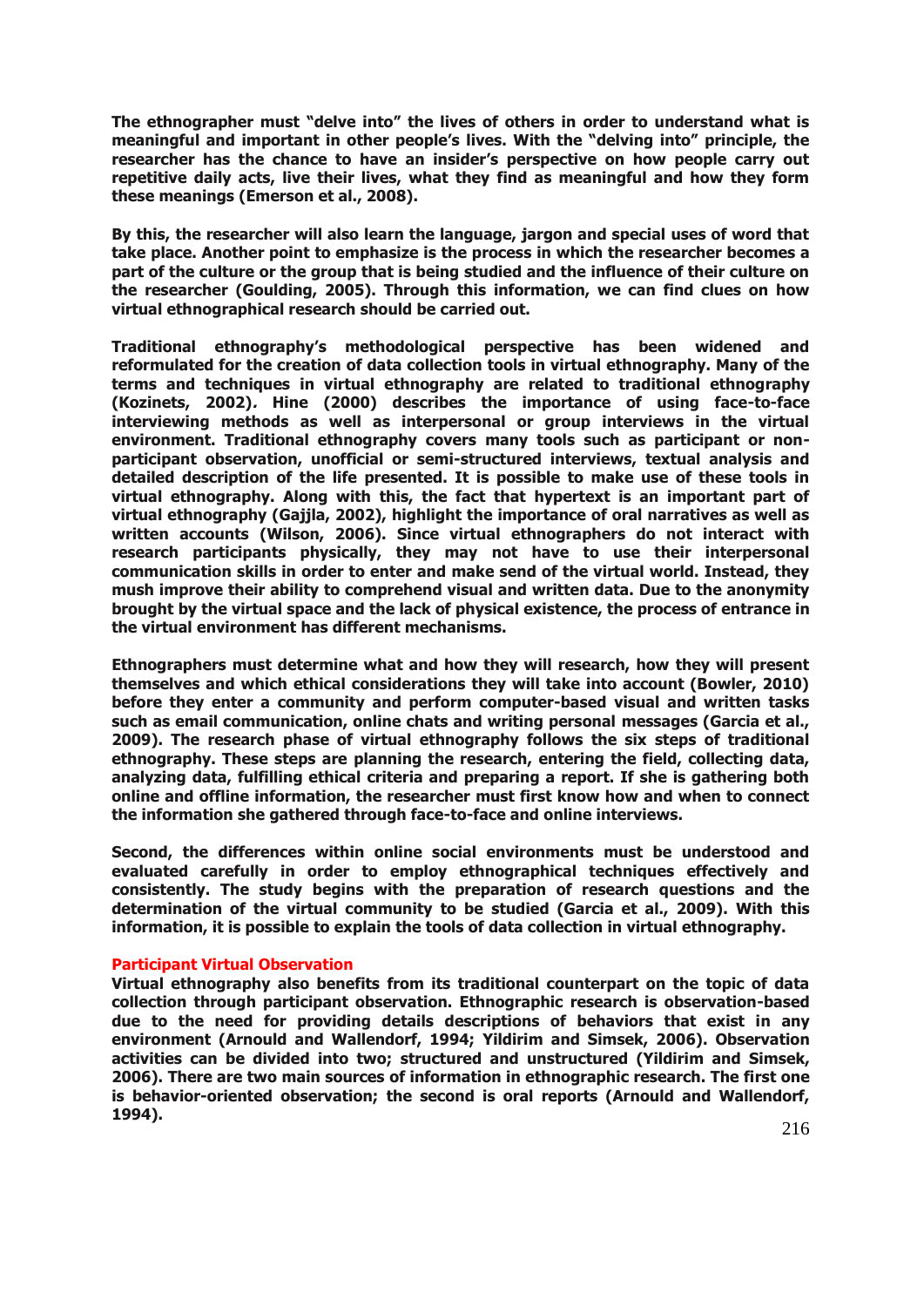**In participant observation, an important method to gather data in ethnographic research, the researcher has an active role in the community, observes people's behaviors directly and communicates with people in order to make sense of people's acts. In doing so, the research can find clues that help understand the habits people had unconsciously gained. For this reason, the researcher must spend time and participate in activities in the community that is being researched (Gay et al., 2006). Due to its structured aspect of its process, observation takes place through a series of activities. These activities begin with the selection of and entrance to an environment, and continue with observation and recording. As the research continues, the quality of observation changes and focal points that require more selective observation and clear research questions emerge. The collection of observation data continues until theoretical maturity is reached (Punch, 2005). In this respect, observation becomes a personal experience and the meaningfulness and validity of the phenomenon being observed can be closely related to the researcher's ability and experience. It is natural for certain qualities of the researcher to influence the results of the study in such a process (Yildirim and Simsek, 2006).** 

**As it was mentioned before, virtual ethnography is based on participant virtual observation. In virtual ethnography, the researcher personally collects data through virtual observation in the virtual environment. This gives her the chance to both better understand the online community and its members, and better analyze the events and the interaction that takes place within the online community (Garcia et el., 2009). For this reason, Walstrom (2004, p.86) uses to term "participant-experiencer" instead of participant observation in order to explain the role of the researcher in this environment. In participant virtual observation, the focus is on integrated and large-scale patterns of behavior. The focus and events can only become clear during the observation. No matter what recording device she uses, the observer must be present in the event scene but affect it as little as possible (Punch, 2005). Through this information, it is possible to suggest that the important aspects of participant virtual observation do not differ much from traditional ethnographical observation.** 

**Many researchers first participate as lurkers in the environment of their study. The lurkers initially gather data without asking questions to people about themselves or their environment. A lurker is someone who passively observes discussion groups, chat rooms and email lists. They do not actively participate in group discussions. Some researchers may role-play order to gather data. The passive observer may all of a sudden become more active (Whitty, 2004).** 

**The researcher can take different positions in the ground. The observer: the complete participant, the participant observer, the observer as participant and the complete observer (the lurker). In the networked learning context, each participant is identified and has a status. That means the researcher is identified as a student, as a teacher or as a tutor. The complete participant does not reveal his status of researcher and participates entirely. On the other side, the complete observer observes some location or process without becoming part of the setting in any way. In our context, that means the observer has access to the learning environment but does not participate in it (Charnet and Veyrier, 2008).** 

**The nature of observation changes because the ethnographer does not observe people directly in participant virtual observation. Along with this, the recording of events, interactions and places technologically change the role of field notes and influence the reporting of findings (Garcia et al., 2009). The recording of field notes and diary keeping can be exemplified through the work of Uzun's study (2011).**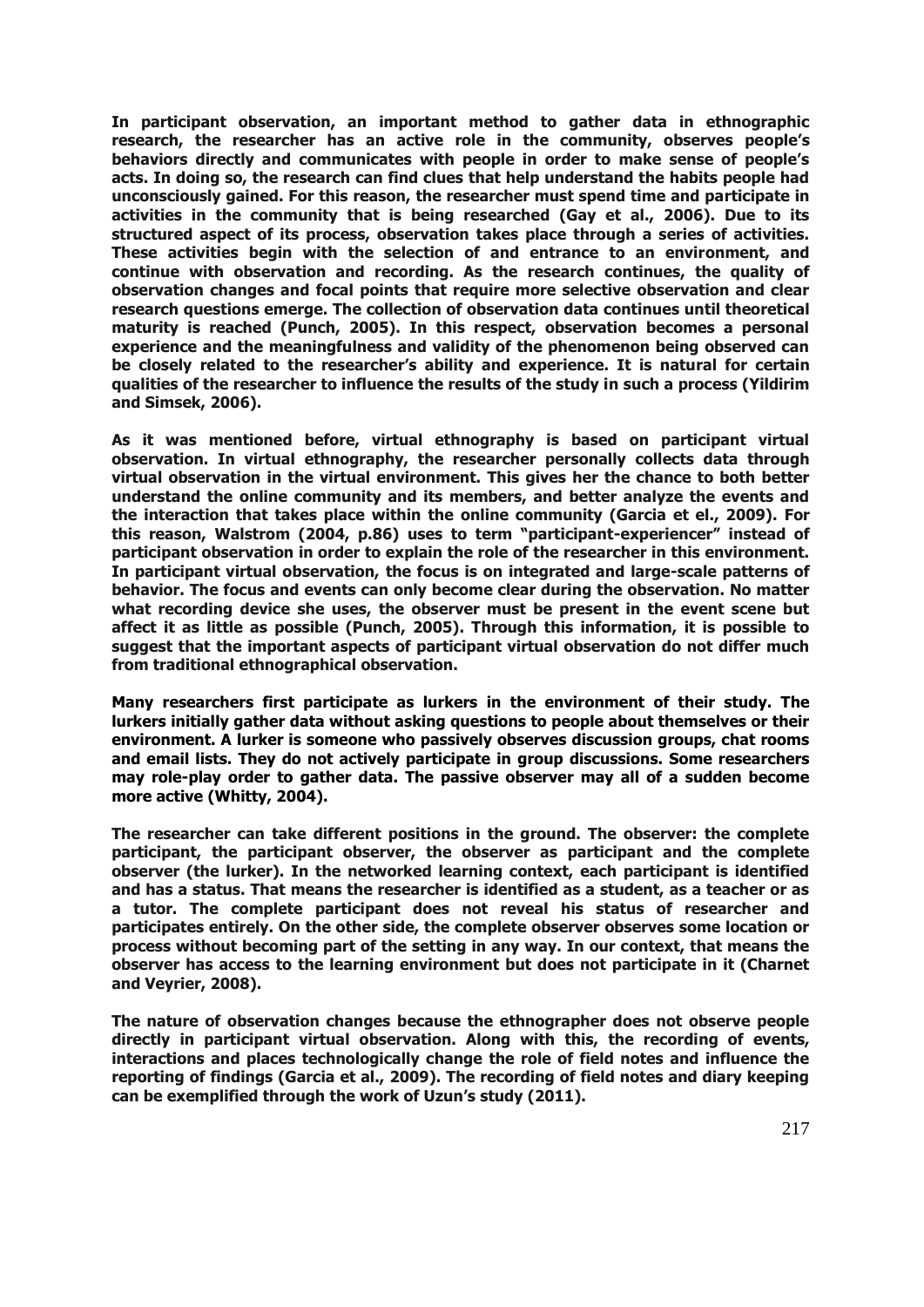**In order to carry out his study in Second Life virtual world, Uzun (2011) created a female avatar on 4 April 2009. He noted the observed events, behaviors and written and oral communication in Second Life. He also recorded important written communication made privately with the users. When needed, the researcher took pictures and used these as archival data. Using the help of another person, the researcher went to an island where a lot of Turkish users were present and in here, here received help from Turkish users on how to dress in Second Life, use menus, visit clothing shops, carry out written and audio communication. Although the researcher had initially experienced difficulties in using Second Life's menus, he was able to resolve this issue quickly. In the first step of his study, Kobak (2011) taught the students in SL how to use menus and carry out certain activities. The researcher believes that understanding how to use the virtual world is important for adjusting to the environment.** 

**In the several islands of SL, Uzun (2011) first did little and stayed as a lurker but without losing his presence in the community. In doing so, he observed the behaviors, interactions and activities that took place among the users. He hid his identity as a virtual ethnographic researcher throughout the observation. The researcher logged into the virtual world on certain days of the week, official and religious holidays and on the days which had importance in Turkish agenda; to spend 6-7 hours a day in average.** 

**Highlighting that the reason why he spent a lot of time in SL was not only getting to know the virtual world closely or delving into it, the researcher points at the difficulty of logging out because it carries the risk of losing the bond of trust he built with the users over time. In order to observe the users closely and examine their behavior, he became friends with some of the users. Initially, the researcher tried to communicate with as many people as possible but later on, he focused more on the individuals through whom he could gather more in-depth information. By spending more time with these individuals in different parts of Second Life, he tried to understand the values, jargon and the routines of this virtual environment.** 

**Believing that it is necessary in order to build a build trust bonds, the researcher did not hide his real gender, marital status, education level, city and other demographic information. He expanded the communication he built in Second Life to other virtual environments. For example, he opened Skype and Windows Messenger accounts for his alias, share photos taken in Second Life, use Skype instead of SL voice chat and use Messenger to have written conversations. This was helpful in exchanging documents and information with other students.**

#### **Online Interviews**

**There are different ways of carrying out online interviews. IM (Instant Message) was used as a communication tool to carry out online interviews. IM is a way of simultaneous messaging and can be preferred by people who do not enjoy face-to-face interviews. Speed, the freedom of not traveling, flexibility in choosing a place and time and inexpensiveness are among the advantages of this option where descriptive information is produced. The anonymity of IM created trust in the users and encourages them to take part in the research. In addition, anonymity encourages the users to be open-minded. In online interviews, the users are able to convey their feelings through words only (Hinchcliffe and Gavin, 2009).** 

**Electronic communication is based on a written world. Although it is difficult for a virtual ethnographer to perceive non-verbal communication codes such as voice tone, body language and posture (Angrosino, 2007), Hinchcliffe and Gavin (2009) suggest that this is not unique to text-based communication and problems such as putting non-verbal communication codes in context after face to face interviews can take place.**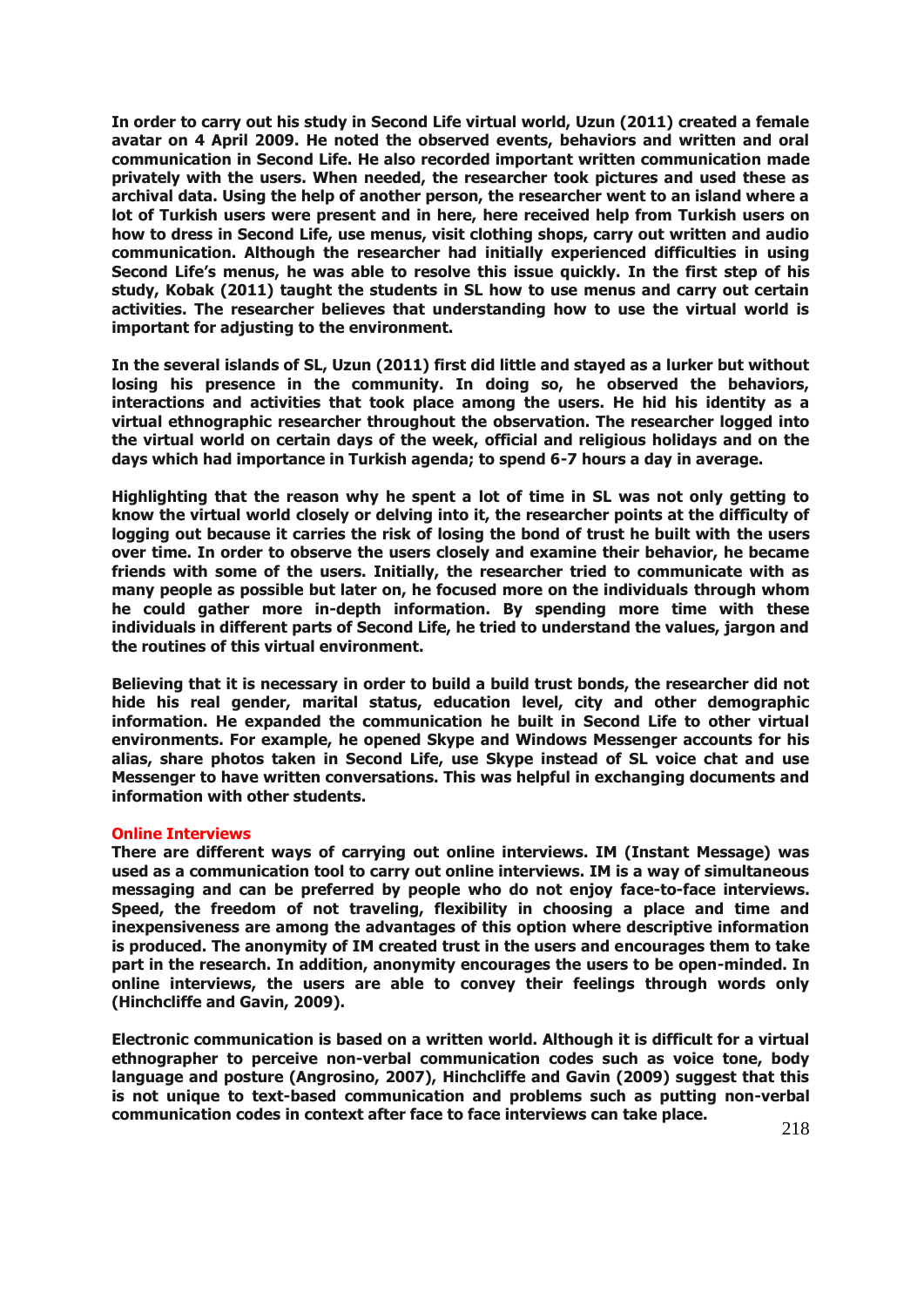**All of the details that are paid attention to in face-to-face interviews must also be taken into account in online interviews. It is possible to run into problems in online interviews. For example, the interviewee may have to respond to the messages and invitations of her other friends, or leave her computer to do another task. In such cases, the researcher may take a short break or conclude the interview in order to motivate the interviewee and be able to continue with the process later on (Uzun, 2011).** 

**It is also possible to gather data through emails in virtual ethnography. Email interviews are an asynchronous way of conducting online interviews. With more email correspondence, the relation between the interviewer and the interviewee can develop. This type of interview can be more personal and carefully conducted (Kivits, 2005).** 

#### **Offline (Face to face) Interviews**

**Multiple data gathering techniques can be employed simultaneously in ethnographic research. This both enables the evaluation of data in terms of consistency and credibility, and diversifies the findings of the research (Arnould and Wallendorf, 1994). As an important data gathering technique, interviews aim to extract information from people. Observation does not convey information about the past and interviews enable the indepth analysis of information gathered through observation (Gay et al., 2006).** 

**In addition to online interviews, Uzun (2011) also made face-to-face interviews with the users of the virtual world and found the opportunity to compare the behaviors in both worlds. The research shared his real identity with certain users and asked them if they would like to participate in his study. He requested to make online interviews with those people who were not willing to give a face-to-face interview.** 

**Convincing virtual environment users to make face-to-face interviews is a difficult process. For this reason, online interviews can be more appealing to those people who do now want to participate in a face-to-face interview. In his study, Uzun (2011) explains this situation through one of his interviewee's statement.**

> **"...voice recordings huh. no, my real personality would not allow that. I have only spoken to 2-3 people and do not really want to do this. It is complicated, it is not a matter of insecurity, i'm already answering your questions here. Do not tire yourself, we'll do it through here. i think it is better if identity stays like this, i am not just any player and i do not play with such players..."**

**Reactions to face-to-face interviews do not solely derive from the worry of being exposed. Uzun (2011) states that he received the following statements to his request of meeting users in their hometowns:** 

> **"This courage you have for the game" ; "Your research can be done through the game" ; "how will you come, you do not know these places " ; "How brave for a girl" ; "why do you do this research" ; "what results do you expect" ; "Are we going to be guinea pigs" : ".....city, why" ; "i would not be useful, i really have nothing" : "you will literally make an interview huh"**

**In addition to these issues, problems can be experienced before and after the interviews. For example, there may be users who initially accept to have an interview and later change their minds or do not show up to the interview venue (Uzun, 2011). mHinchcliffe and Gavin (2009, p, 330) explain the differences between online and face to face interviews in the following way (Table: 1).**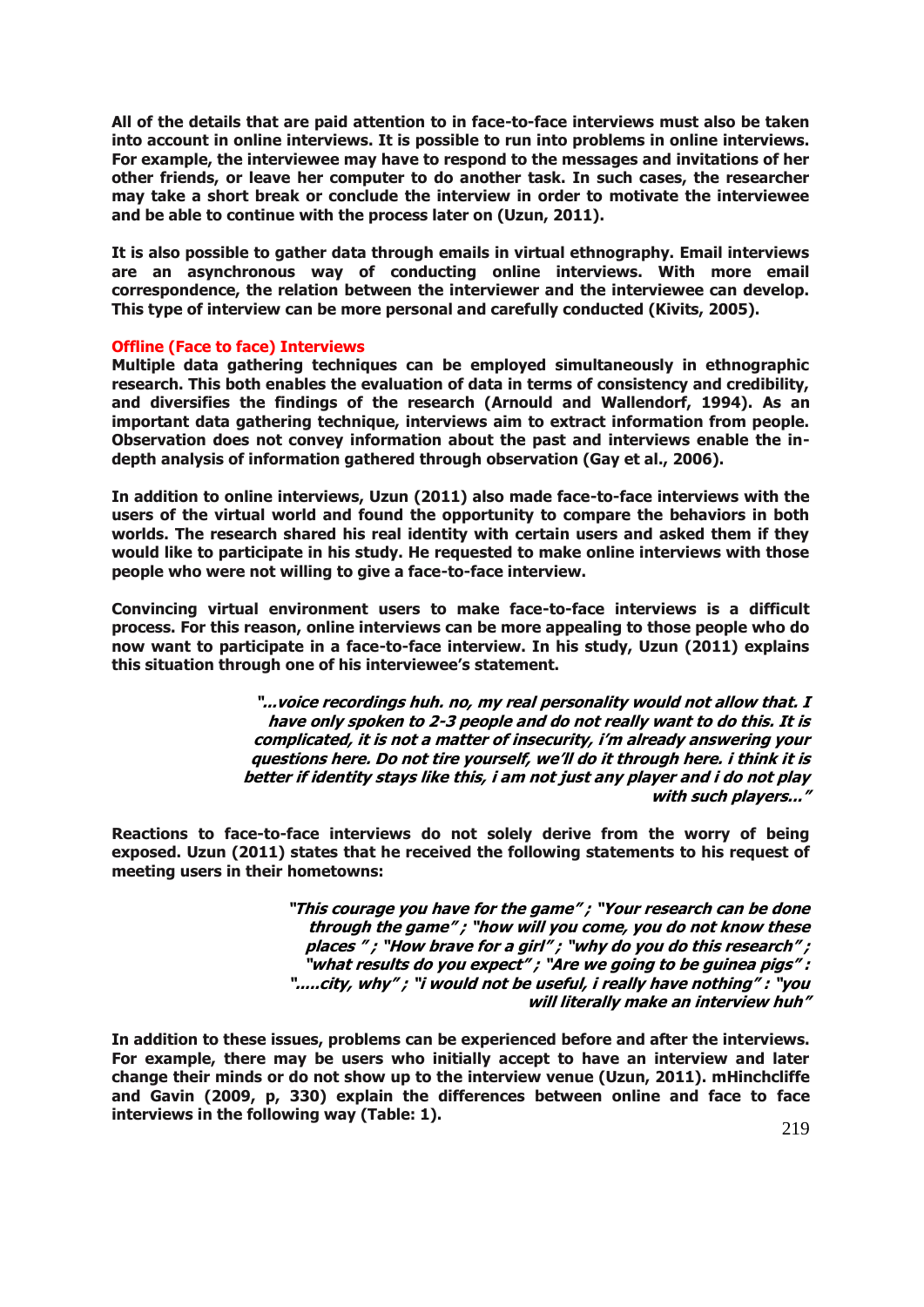## **Table: 1 Combined Respondent/Researcher Losses and Gains of Online Interviewing using IM Compared with Face-to-Face Interviews**

| <b>Online Interviews using IM</b>                                                                                                                                                                                             | <b>Face-to-Face Interviews</b>                                                                                                                                                                                                                                                                                                                                                                                                                                                                                   |
|-------------------------------------------------------------------------------------------------------------------------------------------------------------------------------------------------------------------------------|------------------------------------------------------------------------------------------------------------------------------------------------------------------------------------------------------------------------------------------------------------------------------------------------------------------------------------------------------------------------------------------------------------------------------------------------------------------------------------------------------------------|
| <b>Losses</b><br>1-Non-verbal signals<br><b>2-Technical problems</b>                                                                                                                                                          | Gains<br>• Presence of non-verbal signals                                                                                                                                                                                                                                                                                                                                                                                                                                                                        |
| Gains<br>• Access to previous responses<br>• Enhances confidence<br>• No transcription<br>• Increased cognition<br>• Accurate<br>• Succinct accounts<br>• No interruptions<br>• Perceived anonymity -widened<br>participation | <b>Losses</b><br>• Technical problems<br>• Time consuming, can be costly<br>• Commit previous responses to memory<br>• Lessens confidence - apprehension<br>• Long, arduous, inaccurate transcription<br>• Loss of cognition $-$ apprehension<br>• Inaccurate - mishearing/not hearing<br><b>Long winded accounts</b><br>$\bullet$<br>• Frequent interruptions<br>• Self-consciousness, apprehension.<br>Barriers to participation-psychological, physical,<br>emotional, sensory difficulties, spatial distance |

**Data gathering through the observation of email and discussion groups can have advantages and disadvantages. The chronological recording of the data gathered through the observation of email and discussion groups can be helpful during the analysis stage. It is easier to select keywords and classify accordingly in this numerical information. This makes possible content analysis and sophisticated evaluations. Still, we may come upon problems such as having limited access to discussion groups, missing information or struggling to comment on vague message contents (Kleinman, 2004).** 

# **ETHICS IN VIRTUAL FIELD RESEARCH**

**Important ethnical problems are inevitable in studies undertaken without the attention of the people being observed (Paccagnella, 1997). The discussions on the ethical aspect of virtual environment research emerge from the question of whether online interaction is within public or private spheres (Veale, 2002). This ambiguity of the Internet with regards to the public and private spheres, aliases, the comfort of being anonymous, the global and accessible nature of the web can create different problems (Frankel and Siang, 1999). Paccagnella (1997) views messages sent via the Internet as public transactions and states that they are made for public consumption. However, some people say that virtual life data should be treated differently than the information from televisions, radios and written materials (Frankel and Siang, 1999). Still, it can be said that ethical principles of offline research can be applied in cyberspace studies; only in some special circumstances may occur in online research (Veale, 2002).** 

**In some cases, for example, a researcher how is gathering information for statistical analyses (Paccagnella, 1997) or a lurker who passively observes can gather data without informing people (Veale, 2002). This should actually be seen as a facilitative factor for having access to people's speeches and stories in virtual field research (Frankel and Siang, 1999). Hiding users' real identities, informing them about their rights and getting their approvals, protecting their intellectual property rights, giving them trust, treating them equally and respecting their behaviors or principles are important components of**  ethical discourse [\(http://www.buzinkay.net/blog-en/2009/05/part-3-ethical-issues-](http://www.buzinkay.net/blog-en/2009/05/part-3-ethical-issues-of-virtual-ethnography))of**[virtual-ethnography\).](http://www.buzinkay.net/blog-en/2009/05/part-3-ethical-issues-of-virtual-ethnography))**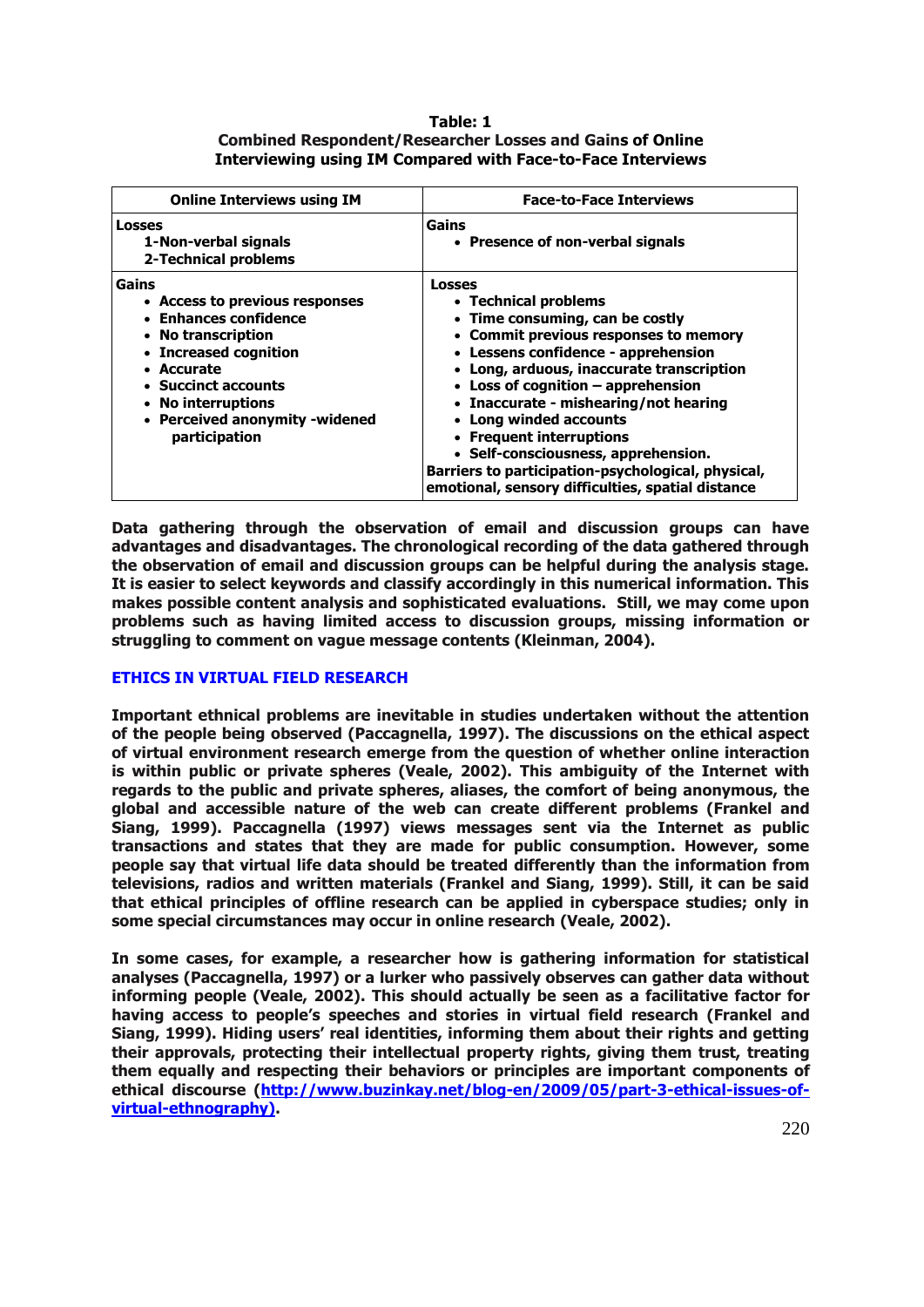**Uzun (2011) hid his researcher identity during passive observation but later explained his research's aim before online and face-to-face interviews. Telling interviewees that their real life information will be hidden, they can withdraw from the interview at any time or see the interview text, as well as keeping their virtual and real names anonymous are among the ethical considerations a researcher should take into account.** 

## **CONCLUSION**

**This article included information on the development of virtual ethnography, its similarities and differences with traditional ethnography, how and with which tools it can be done in the virtual environment and how these are important in distance education research. Virtual ethnography is a useful method in the interpretation of virtual communication and understanding virtual communities. Virtual ethnography is mostly based on participant virtual observation and can be supported by online and offline interviews. Passive observation is key to understanding and entering the virtual community and culture, as well as gaining the users' trust. It is important for researchers to carry out distance education applications in virtual worlds to understand this environment so that they can interpret the effects of these media upon students. The question of ethics in cyberspace studies deserves attention. Offline ethical principles are applicable to online studies, where in some cases special treatments are also made**.

**Authors' Note: This study is the reviewed and improved version of a section in the dissertation "Second Life: An Ethnographic Approach to the Determination of Self-presentation in the World of Virtual Life", completed in the Communication Department of Social Sciences Institute in Anadolu University in 2011.** 

## **BIODATA and CONTACT ADDRESSES of AUTHORS**



**Kadriye UZUN, PhD. from Department of Communication at Anadolu University, Eskisehir. She was graduate of Labor Economics and Industrial Relations Department and she had master degree in the same field at Anadolu University in 2006. Her research interests are cyberspaces, 3D multi-user virtual environments, and online multi-user virtual environments. She has been working as an instructional designer in Open Education Faculty of Anadolu University since 2008.**

**Kadriye UZUN Anadolu University, Eskisehir, TURKEY Phone (Office): +90 222 3350580/2379 Email: [kadriyekobak@gmail.com](mailto:kadriyekobak@gmail.com)** *140H*



**Cengiz Hakan AYDIN, Ph.D., is a professor at Anadolu University of Turkey where he offers several courses such as Design and Development of Distance Education Courses, Trends and Issues in Open and Distance Learning, Online Communication, etc. Additionally, Dr. Aydin serves as a senior instructional designer in distance education course materials design team, and as the Director of the Center for Research and Development in Distance Education. His research interest mainly focus** 

221 **on different aspects of computer mediated communications, online learning and teaching, communities of practice, building online learning communities in different educational/training settings, open education resources, and technology integration into teaching/training. He has been active member of AECT International Division since late 1990s and is currently serving as the president-elect for the division. He is also a member of ICEM for years and currently serves as a member of the ICEM Executive Board.**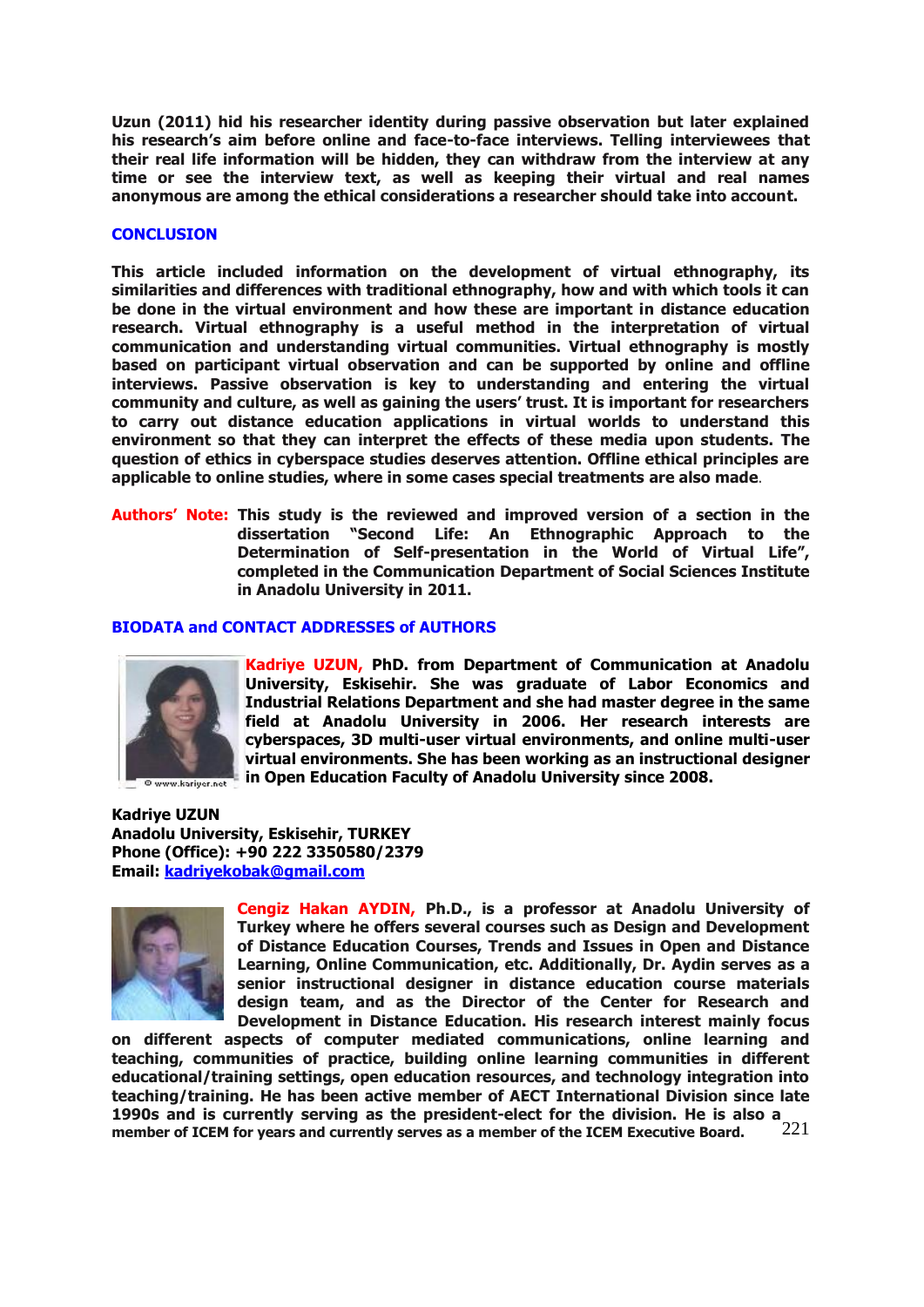**Prof. Dr. Cengiz Hakan AYDIN Anadolu University Depertmant of Distance Education 26470, Eskisehir TURKEY Tel Office): 0-222-335-0580 ext: 2531 Email: [chaydin@anadolu.edu.tr](mailto:chaydin@anadolu.edu.tr)** 

### **REFERENCES**

**Altuntek, S. (2009). Yerli'nin bakisi. Etnografya: kuram ve yontem. (Native's view. Ethnography:theory and method). Ankara: Utopya Yayinevi.** 

**Angrosino, M. (2007). Doing ethnographic and observational research. London: SAGE Publications.** 

**Annetta, A. L., Folta, E., & Klesat, M. (2010). Use of virtual learning environments in distance education. V-Learning Distance Education in the 21st Century Through 3D Virtual learning environments. Springer Science+Business Media.**

**Arnould, E. J., & Wallendorf M. (1994). Market-orientated ethnography: interpretation building and marketing strategy formulation. Journal of Marketing Research, 31, 484 -503.**

**Binark, M. (Ekim, 2007). Sanal uzamda oyun kültürü ve dijital oyunlar. Turkiye'de Internet Konferansı'nda sunulan bildiri, (Dijital games and game culture in cyber-space.**  Paper presented at the Internet Conference). Ankara. [http://inet](http://inet-tr.org.tr/inetconf11/bildiri/89.pdf)**[tr.org.tr/inetconf11/bildiri/89.pdf](http://inet-tr.org.tr/inetconf11/bildiri/89.pdf) (07.10.2009).** 

**Boellstorf, T. (2008). Coming of age in Second Life. USA: Princeton University.** 

**Bowler, G.M. (2010). Netnography: a method specifically designed to study cultures and communities online. The Qualitative Report, 15 (5), 1270-1275**  *143H***<http://www.nova.edu/ssss/QR/QR15-5/kozinets.pdf>(21.10.2011).** 

**Browne, E. (2003). Conversations in cyberspace: a study of online learning. Open Learning, 18 (3), 245-249.** 

**Castells, M. (1996). The rise of the network society. Oxford: Blackwell.** 

**Göksel Canbek, N., Lominadze, T., Manjgaladze, M., & Demiray, U. (2010). Instructional Systems Design (ISD): Theory and Practice in Second Life. IODL & ICEM, Eskisehir: Anadolu University.** 

**Charnet, C., & Veyrier, C. A. (2008). Virtual ethnography methodology for researching networked learning. Network Learning 5th & 6th May.** 

**Correll, S. (1995). The ethnography of an electronic bar: the lesbian cafe. Journal of Contemporary Ethnography, 24, 270-298.** 

**Emerson, R. M., Fretz, R. I., & Shaw, L. L. (2008). Butun yonleriyle alan calismasi: etnografik alan notlari yazimi. (Writing ethnographic fieldnotes). Ankara: Birlesik Yayinevi.**

**Frankel, M. S., & Siang, S. (1999). Ethical and legal aspects of human subjects research on the Internet. Washington DC: American Association for the Advancement of Science,**  *14H***[http:/AvAvw.aaas.org/spp/sfrl/projects/intres/reporf.pdf](http://avavw.aaas.org/spp/sfrl/projects/intres/reporf.pdf) (21.10.2011).**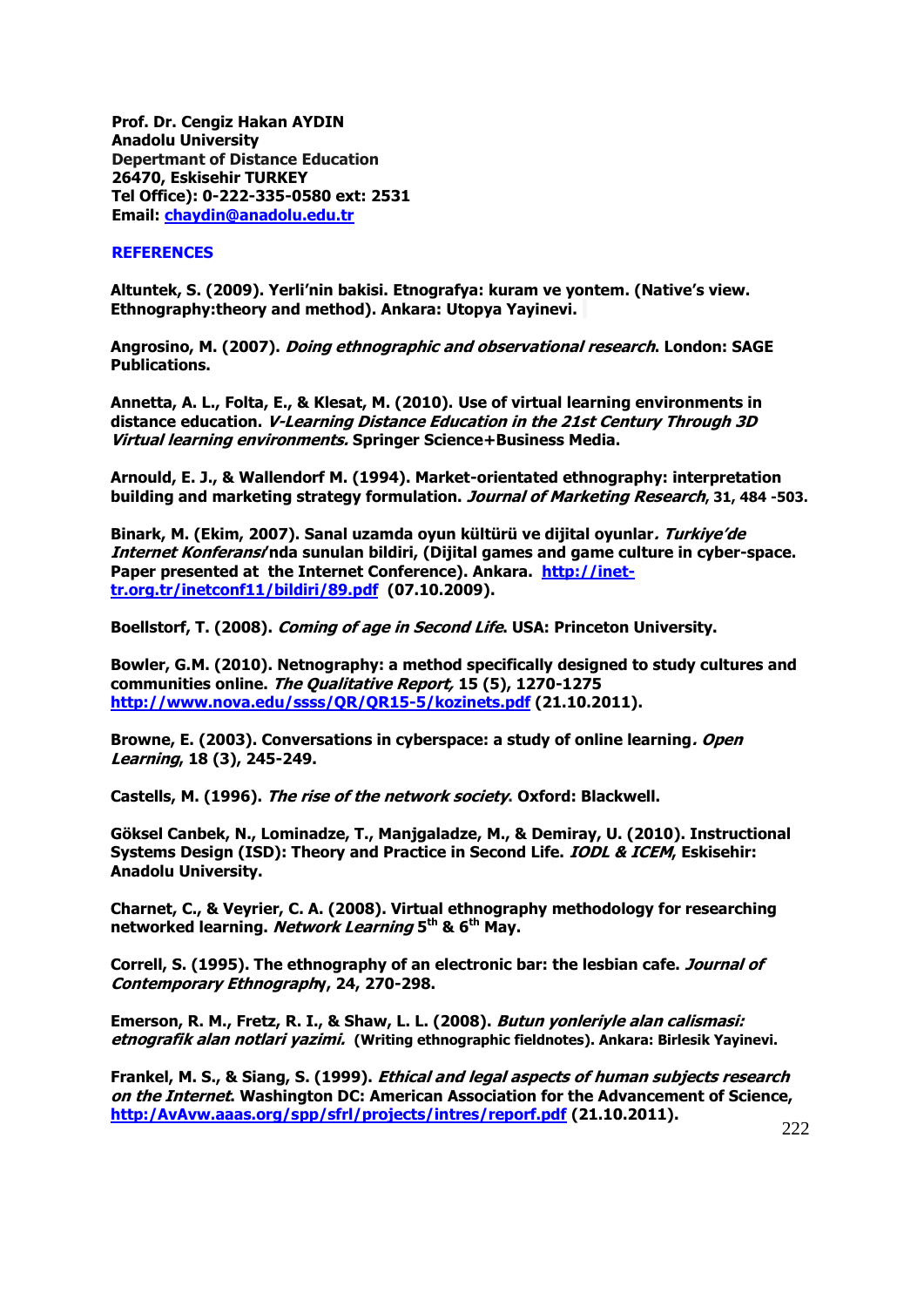**Firat, M., & Yurdakul-Kabakci, I. (2011). Virtual ethnography research on Second Life virtual communities. Turkish Online Journal of Distance Education-TOJDE, 12, 3/2.** 

Gajjala, R. (2000). Cyberethnography: reading each "other" online. [www.pitt.edu](http://www.pitt.edu-gajjala/define.html)**[gajjala/define.html](http://www.pitt.edu-gajjala/define.html) (11.07.2011).** 

**Garcia, A.C., Standlee, A.I., Bechkoff, J., & Cui, Y. (2009). Ethnographic approaches to the Internet and computer-mediated communication. Journal of Contemporary Ethnography, 38 (1), 52-84.** 

**Gay, L. R., Mills, G. E., & Airasian, P. (2006). Educational research. Competencies for analysis and applications (8.ed.), USA:Pearson Prentice Hall.** 

**Goulding, C. (2005). Grounded theory, ethnography and phenomenology a comparative analysis of three qualitative strategies for marketing research. European Journal of Marketing, 39 (3/4), 294-308.**

**High, A. C. ,& Solomon, D. H. (2010). Locating computer-mediated social support within online communication environments. In K. B. Wright ve L. M. Webb (Eds.), Computermediated communication in personal relationships. Hampton Press.** 

**Hinchcliffe, V., & Gavin, H. (2009). Social and virtual networks: evaluating synchronous online interviewing using instant messenger. The Qualitative Report, 14 (2) <http://www.nova.edu/ssss/QR/QR14-2/hinchcliffe.pdf>** [\(](http://www.nova.edu/ssss/QR/QR14-2/hinchcliffe.pdf)17.10.2010).

**Hine, C. (2000). Virtual ethnography. London/Thousand Oaks/New Delhi: Sage** 

**Jones, S. G. (1998). Cyber society: computer-mediated communication and community. California: Sage,** 

**Jordan, B. (2010). Blurring boundaries: The "real" and the "virtual" in hybrid spaces introduction to the section on knowledge flow in online and offline spaces. Human Organization, 68 (2), 191-193.** 

**Kendall, L. (2004). Participants and observers in online ethnography: five stories about identity. In M.D.Johns, L. S. Chen, ve G. J. Hall (Eds.), Online social research: methods, issues, and ethics, 125-140. New York: Peter Lang.** 

**Kivits, J. (2005). Online interviewing and the research relationship. In C.Hine (Ed.), Virtual methods , 35-50. New York: Berg.** 

**Kleinman, S. S. (2004). Researching ournet: a case study of a multiple methods approach. Online social research: Methods, issues, and ethics . In M. D. Johns, L. S. Chen, & G. J. Hall (Eds.). 48-62. New York: Peter Lang.** 

**Kobak, K. (Subat, 2011). Yeni bir egitim ortami olarak Second Life'da ogrenci deneyimleri. (Student's experiences in Second Life as a new educational environment). Akademi Bilisim,. Inonu Universitesi, Malatya.** 

**Kozinets, R.V. (2002). The field behind the screen: using netnography for marketing research in online communities. Journal of Marketing Research, 39 (1), 61-73.**

**Krüger, S. (2006). Students' Experiences of e-learning: a Virtual Ethnography into Blended Online Learning. Networked Learning, 2006.**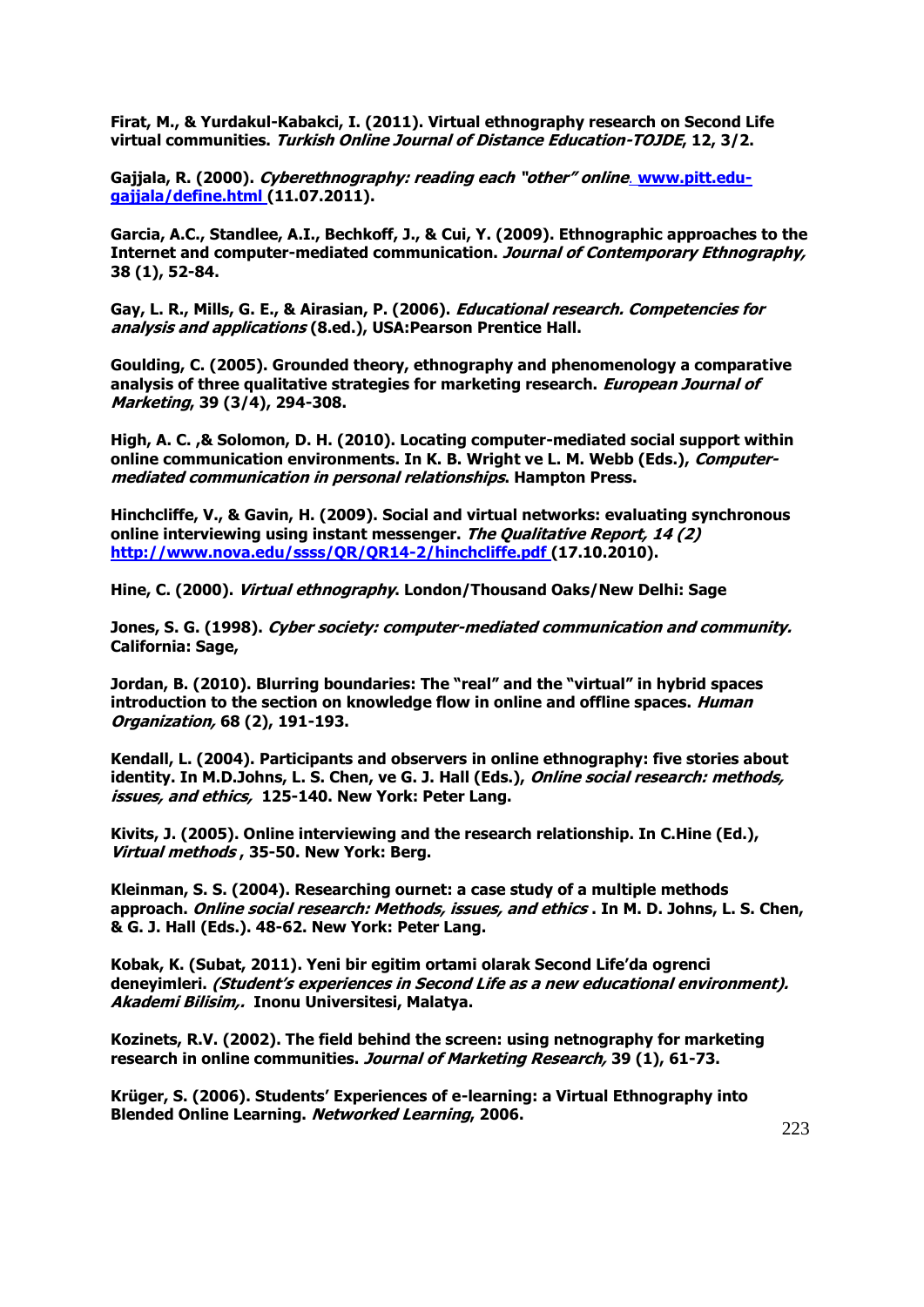**LeBesco, K. (2004). Managing visibility, intimacy, and focus online critical ethnography. In M.D. Johns (Ed.), Online social research, Methods, Issues & Ethics 63-80. New York: Peter Lang Publishing.** 

**Paccagnella, L. (1997). Getting the seat of your pants dirty: strategies for ethnographic research on virtual communities. Journal of Computer-Mediated Communication, 3 (1).**  *148H***[http://www.ascusc.org/jcmc/vol3/issue1/paccagnella.html](http://www.ascusc.org/%20jcmc/vol3/issue1/paccagnella.html) (31.01.2010).**

**Punch, K. F. (2005). Sosyal arastirmalara giriş. Nitel ve nicel yaklasimlar (Introduction to social research : quantitative and qualitative approach). Ankara: Siyasal Kitapevi.** 

**Rheingold. H. (1993). The virtual community: homesteading on the electronic frontier: reading. Massachusetts: Addison Wesley.** 

**Robins, K. (1999). Imaj/gormenin kultur ve politikasi. ( Into the image). Istanbul: Ayrinti Yayinlari.** 

**Soyseckin, I. (2007). Siberuzamda bir dünya: mudlarda toplumsal cinsiyetin sekillenisi. Türkiye'de Internet Konferansı'nda sunulan bildiri. (The world in cyber-space: the emergence of gender in Muds. Paper presented at the Internet Conference). Net tr.org.tr/inetconf11/bildiri/89.pdf (10.08.2010).**

**Timisi, N. (2003). Yeni iletisim teknolojileri ve demokrasi. (New communication technologies and democracy) Ankara: Dost Kitabevi.**

**Tyagi, P.K. (2010). Wenbography: a new tool to conduct marketing research. Journal of American Academy of Business, Cambridge, 15, (2), 262-266.**

**Uzun, K. (2011). Second Life sanal yasam dünyasinda kendini sunum davranislarinin belirlenmesinde etnografik bir yaklasim. Yayimlanmamis doktora tezi. (Second Life: an ethnographic approach to the determination of self-presentation in the world of virtual life. Unpublished Phd thesis). Anadolu Universitesi, Sosyal Bilimler Enstitusu.**

**Veale, K. J. (2002). Acting ethically in online ethnography a brief outline of issues and techniques. collections.lib.uwm.edu/cipr/image/46.pdf (20.12.2011).** 

**Walstrom, M. K. (2004). "Seeing and Sensing" online interaction: an interpretive interactionist approach to USENET suppot group research. In M.D. Johns (Ed.) Online social research, Methods, Issues & Ethics 81-97. New York:Peter Lang Publishing.** 

**Ward, K. J. (1999). Cyber-ethnography and the emergence of the virtually new community. Journal of Information Technology, 14, 95-105.**

**Whang, L. S.,& Chang. G. (2004). Lifestyles of virtual world residents, living in the online game, "Lineage". Cyberpsychology & Behavior, 7 (5), 592-600.**

**Whitty, M. (2004). Peering into online bedroom windows: considering the ethical implications of investigating Internet. In E. A. Buchanan (Ed.). Relationships and Sexuality Readings in Virtual Research Ethics: Issues and Controversies. Information Science Publishing <http://collections.lib.uwm.edu/cipr/image/50.pdf>(20.12.2011).** 

**Williams, D. A. (2008). Virtual aesthetics and ethical communication: towards virtuous reality design. Unpublished Master Thesis. Clemson University.**